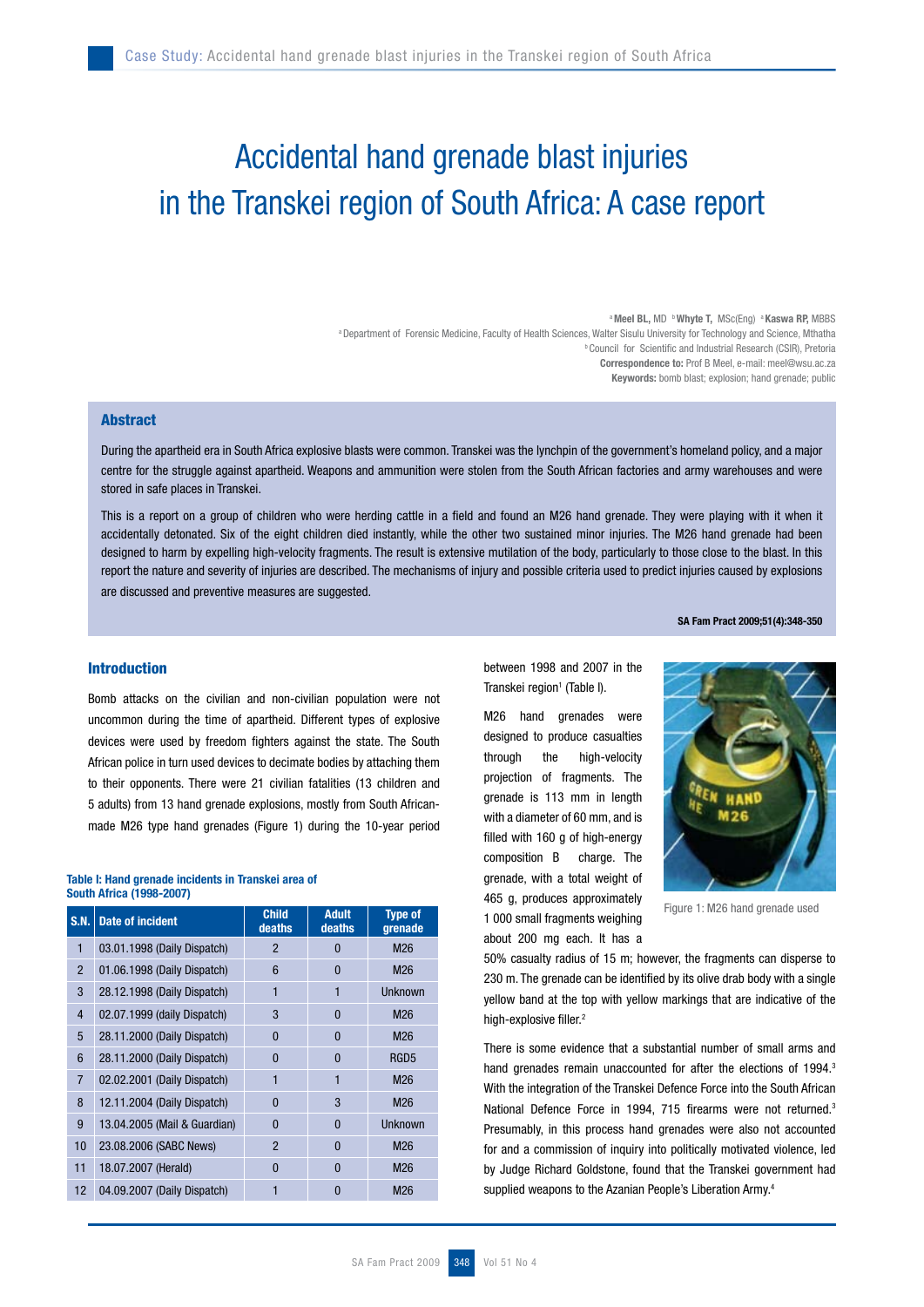The purpose of this case report is to make the public aware of these explosive devices scattered throughout the country and to suggest some methods to get rid of them. In addition, if injury mechanisms and criteria used to predict injuries caused by specific explosive events can be adequately understood, this could aid medical personnel in providing the best possible care for victims of these events.

#### Case history

On 30 May 1998 there was a hand grenade explosion in the outskirts of Mthatha involving eight boys aged between 9 and 16 years. They were herding cattle grazing on the pastures when they found an object that looked liked a rugby ball and played with it. Unfortunately, the safety device was dislodged while they were playing, which triggered the explosion. Six of them died instantly but the other two escaped with minor injuries. The police identified the device as an M26 hand grenade of South African origin. The parents of these children, who were all from the same village, suspected foul play. They suspected that a horseman had knowingly left this grenade to kill these children.

At autopsy, all children had their ventral aspects mutilated or greatly lacerated. A bluish green substance was deposited all over their abdomens and chests. The abdomen and chest of the boy closest to the blast were mutilated (Figure 2), while those who were a little distance



Figure 2: Victim who was in central ring at the time of explosion



away had deep lacerations (Figure 3). The boys who were a considerable distance from the blast escaped with minor injuries. The lungs and intestines were diffusely contused in three boys who were a small distance from the explosion.

#### **Discussion**

Transkei, the first black homeland to be granted "independence" by apartheid South Africa, was a big reservoir of freedom fighters in the liberation movements. Men were encouraged to fight the security apparatus of the apartheid regime while women managed the households. Those who joined the liberation movements received training in firearms both within and outside the country. Weapons were kept in hiding places in households and in homesteads. These weapons are still in circulation and are now used in committing crime.

The children must have been within 0.2 m of the explosion (Figure 4). They had perhaps been bending on one knee at the time of the explosion. This is suggested by the other knee being spared. The brunt of the blast was taken by thoraco-abdominal walls because the heads were relatively spared (Figure 4). The child in Figure 3 could also have been within 0.2 m of the blast. His hands had been spared, suggesting that he may not have



Figure 4: Area within which injuries due to primary and secondary injuries caused by an M26 hand greanade may be expected



Figure 3: Victim who was in outer ring at the time of explosion Figure 5: Simulated overpressure predictions at various distances from the grenade